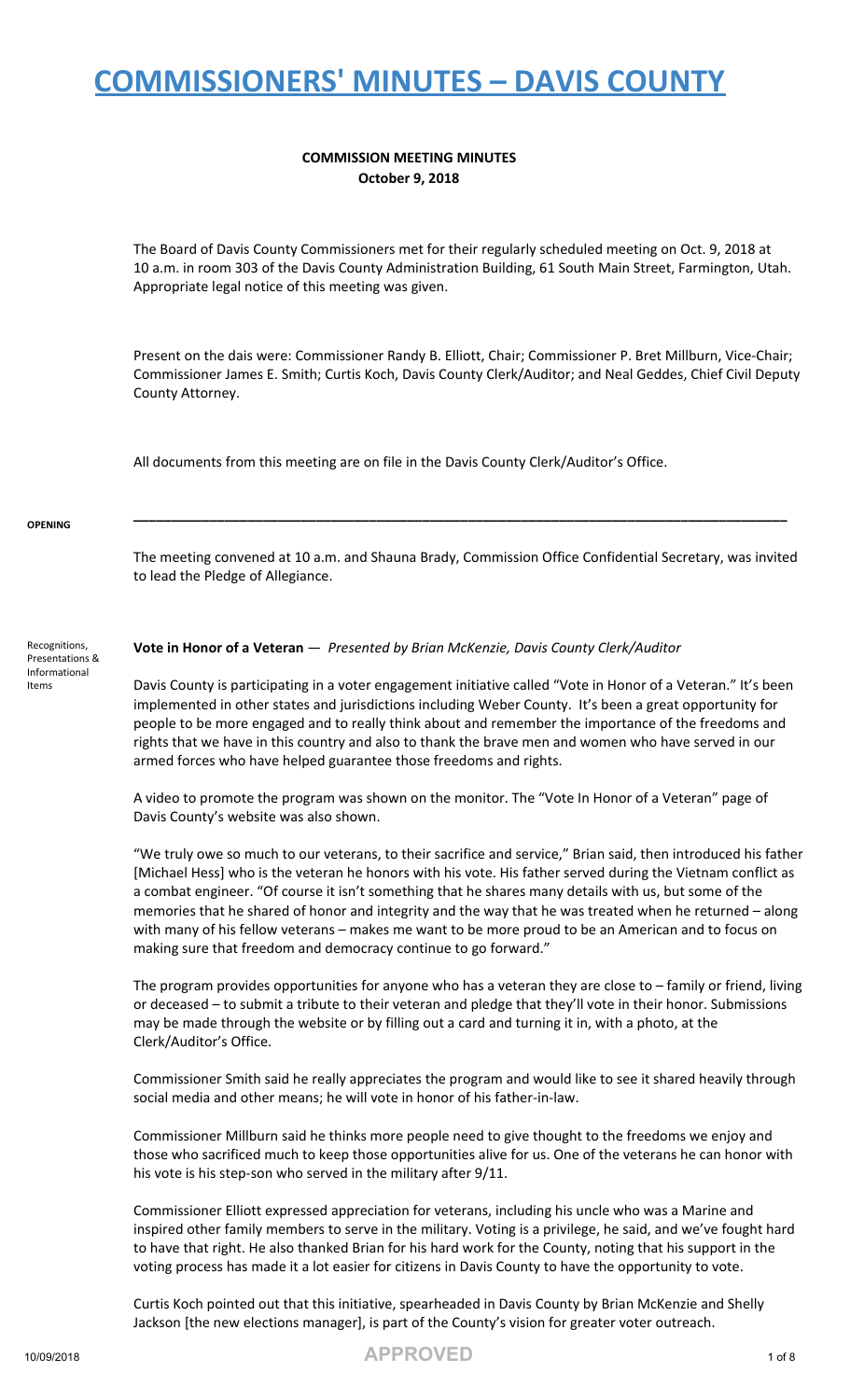"That video hit on a point that I want to drive home – we have rights and people fought for those rights and, at least in the arena of voting, what we can do is we can remove obstacles to those barriers. So we look forward to moving forward with vote by mail, with a hybrid system, and getting more people engaged in exercising their right to vote," he said. *See Attachments B and C, as presented.*

#### **BUSINESS/ ACTION**

Resolution #2018-469 authorizing the issuance and sale of not to exceed \$19 million Sales Tax Revenue Refunding Bonds, Series 2018

**Resolution #2018-469 authorizing the issuance and sale of not to exceed \$19 million Sales Tax Revenue Refunding Bonds, Series 2018, and related items** — *Presented by Blake Wade, Attorney with Gilmore & Bell, P.C.*

**\_\_\_\_\_\_\_\_\_\_\_\_\_\_\_\_\_\_\_\_\_\_\_\_\_\_\_\_\_\_\_\_\_\_\_\_\_\_\_\_\_\_\_\_\_\_\_\_\_\_\_\_\_\_\_\_\_\_\_\_\_\_\_\_\_\_\_\_\_\_\_\_\_\_\_\_\_\_\_\_\_\_\_\_\_\_**

The County has a couple of bond issues, Series 2019, that come up for optional redemption next year. There will be more discussion and watching the market between now and the end of this year, but it appears that refinancing could result in significant savings. This resolution starts the process and delegates to officers of the County the ability to execute the issuance of the bonds, not to exceed \$19 million, and approves the documents that will need to be in place for that to happen and provides for publication of a notice that triggers a 30 day contest period.

Johnathan Ward, of Zions Public Finance, explained that the County would be looking at refinancing two series of bonds: 2019-B Bonds for the Convention Center, and 2019-C Bonds for flood control projects throughout the County. The total amount of bonds outstanding that would be available to refinance is \$15.675 million on the B Bonds and another \$2.5 million on the C Bonds. As currently calculated, the return is expected to be about \$670,000 of net present value savings. After costs and negative arbitrage is calculated, the net present value to the County is about \$615,000; over the life of the financing, it ends up being about \$61,000 a year on an average annual basis.

In answer to a Commissioner question about when refinancing is worthwhile, Mr. Ward said it's usually worth looking at if benefits exceed 3 percent of the refunded principle and \$615,000 does exceed 3 percent. It's also important to consider whether the interest savings achieved through the transaction is more than the negative arbitrage or cost of doing the financing. Negative arbitrage in this case is estimated, between both the B and C Bonds, to be \$23,000 so the savings is well in excess of that negative arbitrage. The other measure used to gauge whether this is a worthwhile transaction is if the savings exceed the costs, such as paying attorneys, finance companies, underwriters, and other agencies involved. In this case, costs are estimated at \$190,000.

The Fed [Federal Reserve System] raised interest rates a couple of weeks ago and it's anticipated they'll raise their short term target rates again when they meet on Dec. 19. The strategy for marketing these bonds is to sell the bonds at locked in rates in November to close in January [Jan. 3], when it will be permitted under IRS regulations, before further damage is done to the interest rate markets. It is possible that the situation could change and make the transaction not worth doing.

Curtis Koch said there are some opportunities in 2019, and this is the first one, which may allow the County to structure and pay off some debt so that new projects can roll forward.

> Motion to Approve: Com. Millburn Seconded: Com. Smith All voted Aye

Summary List #2018-470 of low-dollar, low-risk contracts

**Summary List #2018-470 of low-dollar, low-risk contracts (15)** — *Presented by Dave Hansen, Davis County Legacy Events Center Director*

This summary list of 15 low-dollar, low-risk contracts includes agreements for soccer and athletic field use. In addition to sports activities, space at the Legacy Events Center is being rented for Halloween and Christmas parties as well as fundraisers. The contract period is 09/05/2018 to 02/20/2019. The receivable amount is \$10,099.

10/09/2018 **APPROVED** <sup>2</sup> of <sup>8</sup>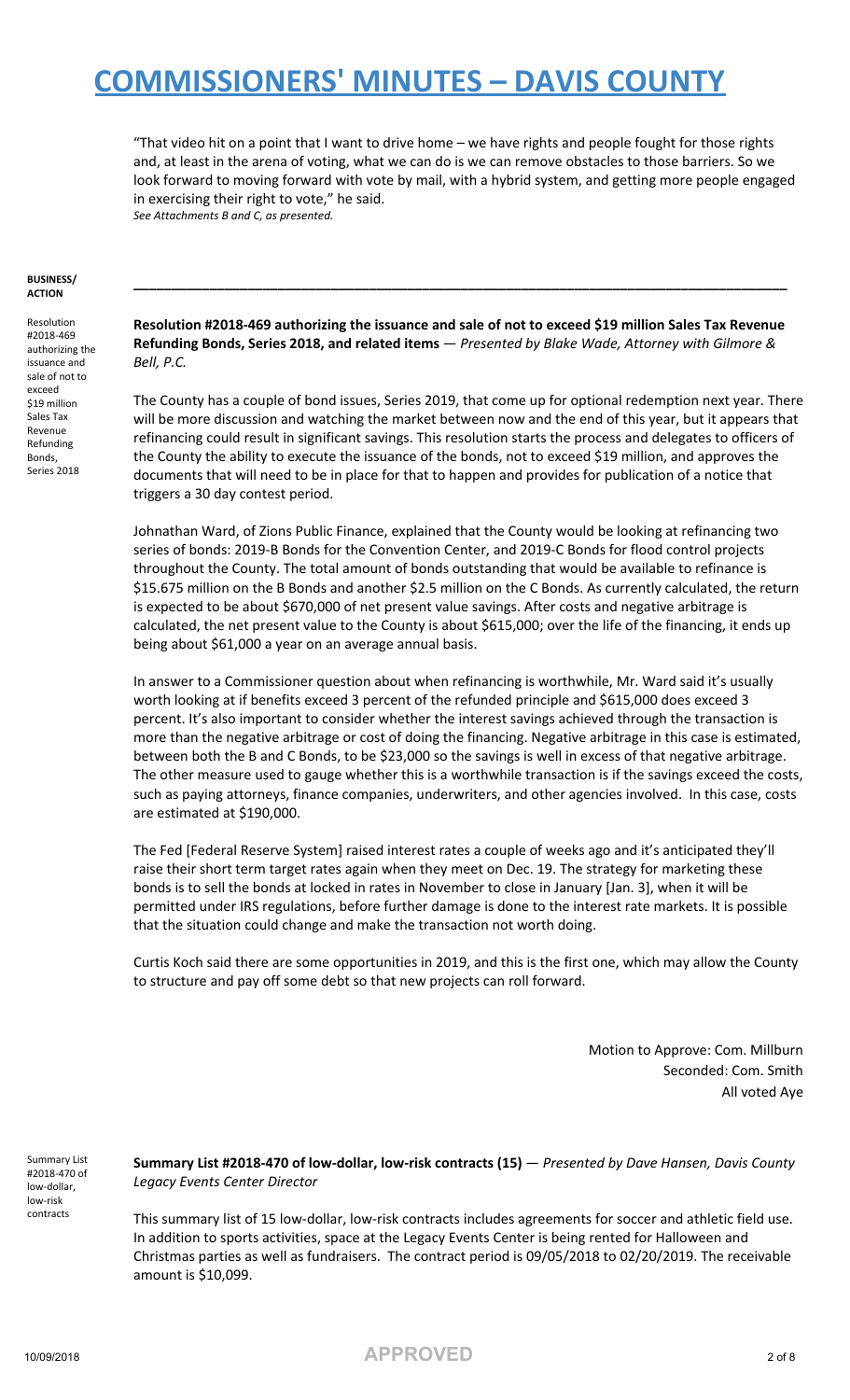Motion to Approve: Com. Millburn Seconded: Com. Smith All voted Aye

Agreement #2018-471 with Farmington Service and Towing

**Agreement #2018-471 with Farmington Service and Towing** — *Presented by Chief Deputy Butcher, Davis County Sheriff's Office*

Chief Deputy Butcher asked for a moment of personal privilege to comment about Brian McKenzie's presentation.

"You can't help but to be moved by that, and this room  $-$  this whole building  $-$  is just full of people who serve our citizens, but there is no greater service than those that are willing to put themselves in harm's way for our rights," he said, and then thanked Brian's father for his service.

The contract with Farmington Tow adds the company to the rotation list to perform towing service for the south end of Davis County. The contract period is 07/01/2018 to 06/30/2019. This contract is neither payable nor receivable.

> Motion to Approve: Com. Smith Seconded: Com. Millburn All voted Aye

Grant Award #2018-472 from Chevron Products Co.

**Grant Award #2018-472 from Chevron Products Co.** — *Presented by Barry Burton, Davis County Community and Economic Development Director, in place of Davis County Community Development Specialist Neka Roundy*

A grant was received from Chevron Products Company for sponsorship of the Great Salt Lake Bird Festival. The contract period is  $05/17/2018$  to  $05/21/2018$ . The receivable amount is \$3,000.

> Motion to Approve: Com. Millburn Seconded: Com. Smith All voted Aye

Grant Award #2018-473 from Rio Tinto-Kennecott Utah Copper

**Grant Award #2018-473 from Rio Tinto-Kennecott Utah Copper** — *Presented by Barry Burton, Davis County Community and Economic Development Director, in place of Neka Roundy*

A grant was received from Rio Tinto Kennecott Utah Copper for sponsorship of the Great Salt Lake Bird Festival. The contract period is 05/17/2018 to 05/21/2018. The receivable amount is \$5,000.

> Motion to Approve: Com. Millburn Seconded: Com. Smith All voted Aye

Grant Award #2018-474 from Rocky Mountain Power

**Grant Award #2018-474 from Rocky Mountain Power** — *Presented by Barry Burton, Davis County Community and Economic Development Director, in place of Neka Roundy*

A grant was received from Rocky Mountain Power for sponsorship of the Great Salt Lake Bird Festival. The contract period is 05/17/2018 to 05/21/2018. The receivable amount is \$3,000.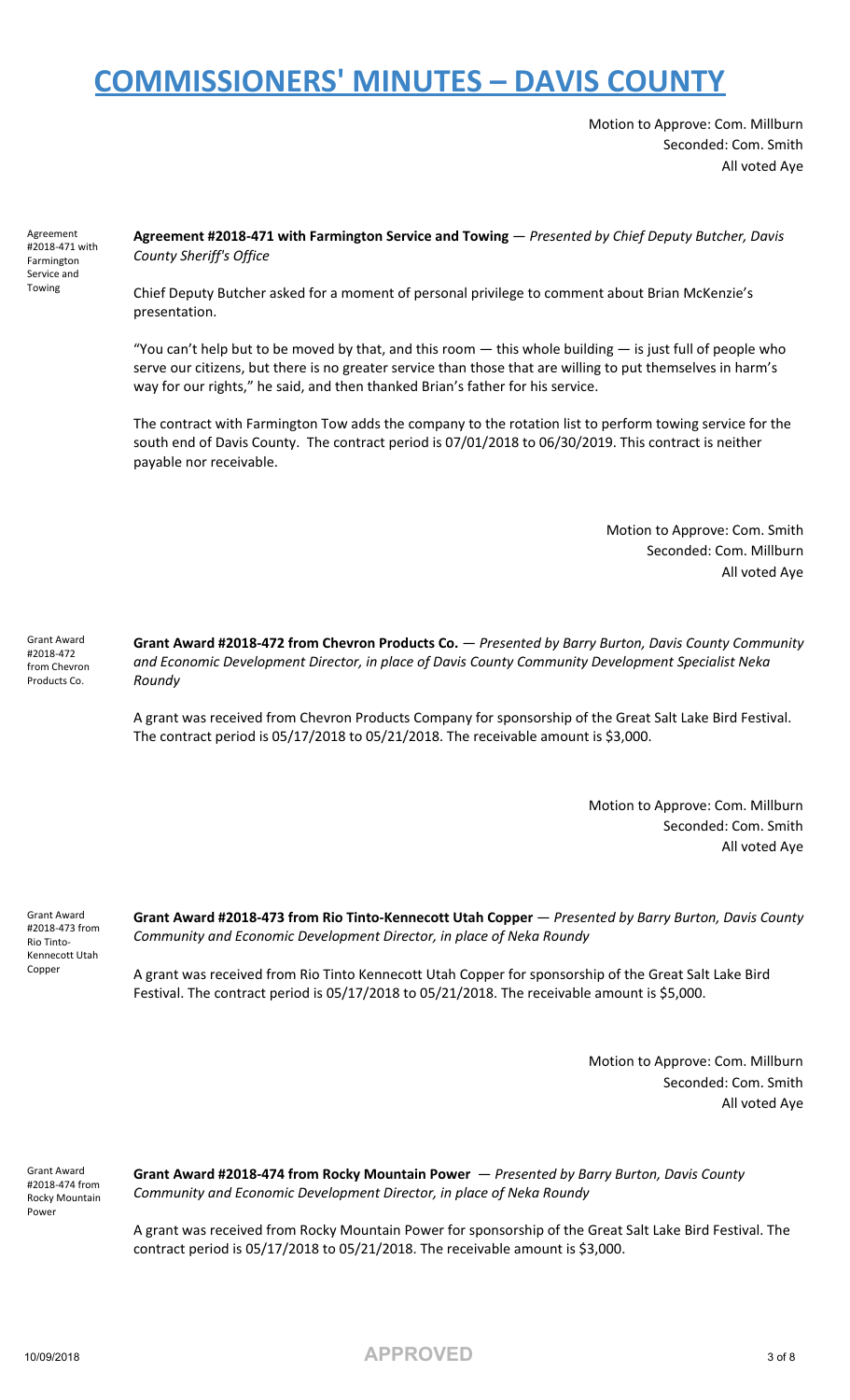Motion to Approve: Com. Millburn Seconded: Com. Smith All voted Aye

Summary List #2018-475 of low-dollar agreements for the 2018 Great Salt Lake Bird Festival

**Summary List #2018-475 of low-dollar agreements for the 2018 Great Salt Lake Bird Festival** — *Presented by Barry Burton, Davis County Community and Economic Development Director, in place of Neka Roundy*

A summary list of three low-dollar agreements for the Great Salt Lake Bird Festival was presented. [The contract period is 02/03/2018 to 08/01/2018.] The payable amount is \$1,745.75.

> Motion to Approve: Com. Smith Seconded: Com. Millburn All voted Aye

Summary List #2018-476 of low-dollar agreements for the Great Salt Lake Bird Festival

**Summary List #2018-476 of low-dollar agreements (5) for the 2018 Great Salt Lake Bird Festival** — *Presented by Barry Burton, Davis County Community & Economic Development Director, in place of Neka Roundy*

A summary list of five low-dollar agreements for the Great Salt Lake Bird Festival was presented. [The contract period is 01/04/2018 to 05/18/2018.] The receivable amount is \$1,250.

> Motion to Approve: Com. Smith Seconded: Com. Millburn All voted Aye

Summary List #2018-477 of low-dollar agreements for the 2018 Moonlight Bike Ride

**Summary List #2018-477 of low-dollar agreements (10) for the 2018 Moonlight Bike Ride** — *Presented by Barry Burton, Davis County Community and Economic Development Director, in place of Neka Roundy*

A summary list of 10 low-dollar agreements for the 2018 Antelope by Moonlight Bike Ride was presented. [The contract period is 04/11/2018 to 08/24/2018.] The receivable amount is \$34,089.

> Motion to Approve: Com. Smith Seconded: Com. Millburn All voted Aye

Grant Award #2018-478 from Chevron Products Co. to the 2018 Commissioners' Youth Charities Cup Golf Tournament

**Grant Award #2018-478 from Chevron Products Co. to the 2018 Commissioners' Youth Charities Cup Golf Tournament** — *Presented by Barry Burton, Davis County Community and Economic Development Director, in place of Neka Roundy*

A grant from Chevron Products Company was received for sponsorship of the 2018 Commissioners' Youth Charities Cup Golf Tournament. The contract period is 08/15/2018 to 08/15/2018. The receivable amount is \$2,600.

> Motion to Approve: Com. Millburn Seconded: Com. Millburn All voted Aye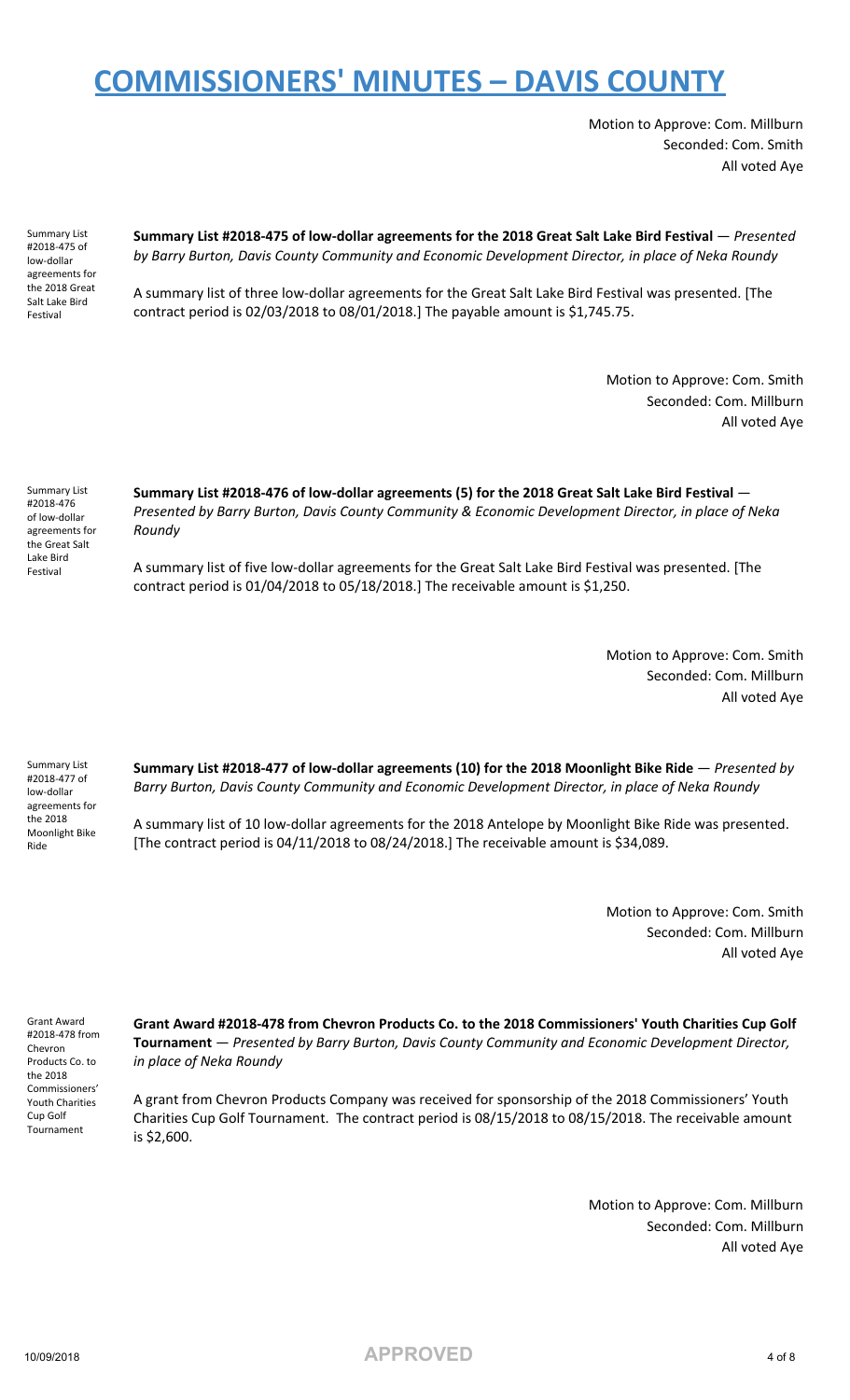Summary List #2018-479 of low-dollar agreements for the Commissioners' Cup Golf Tournament

**Summary List #2018-479 of low-dollar agreements (22) for the Commissioners' Cup Golf Tournament** - *Presented by Barry Burton, Davis County Community and Economic Development Director* A summary list of low-dollar agreements was presented for the 2018 Commissioners' Youth Charities Cup Golf Tournament. A motion was made to approve the agreements with the understanding that there were 17 contracts totaling \$20,000.

> Motion to Approve: Com. Millburn Seconded: Com. Smith All voted Aye

Following the next two items of business, Commissioner Elliott said the second page of the summary list of low-dollar agreements for the 2018 Commissioners' Youth Charities Cup Golf Tournament was missed. The first page [with 17 agreements] was for the amount of \$20,000 and the second page [with five more agreements] was for \$4,300. The contract period is 01/26/2018 to 08/29/2018. The total receivable amount is \$24,300.

> Motion to Approve as Amended: Com. Smith Seconded: Com. Millburn All voted Aye

Final Plat Approval #2018-480 for Living the Dream Subdivision in Hooper

**Final Plat Approval #2018-480 for Living the Dream Subdivision (6443 West 2425 North) Hooper** — *Presented by Jeff Oyler, Davis County Planning Manager*

The final plat approval for the Living the Dream subdivision was presented. The one-lot subdivision is located in the Hooper area of unincorporated Davis County at 6443 West 2425 North. Zoning for this area requires a minimum of five acres to build one house; this subdivision is 5.7 acres. This is on a road where the County has done a number of subdivisions recently. There is no contract period nor dollar amount associated with this contract.

> Motion to Approve: Com. Millburn Seconded: Com. Smith All voted Aye

Improvements Agreement and Grant of Lien #2018-481 to Jeff and Tami Yeoman

#### **Improvements Agreement and Grant of Lien #2018-481 to Jeff and Tami Yeoman** — *Presented by Jeff Oyler, Davis County Planning Manager*

This is a standard approval agreement for the same subdivision [at 6443 West 2425 North] which forgoes curb, gutter, and sidewalk until some future date. The County asks that these agreements be signed and recorded against the property in cases where those improvements have not yet been installed. There is no contract period nor specific dollar amount associated with this contract.

> Motion to Approve: Com. Smith Seconded: Com. Millburn All voted Aye

Resignation Agreement #2018-482

**Resignation Agreement #2018-482** — *Presented by Neal Geddes, Davis County Chief Deputy Civil Attorney*

An agreement has been made with an employee who has elected to resign in lieu of facing potential disciplinary action. The beginning agreement date is 09/20/2018. There is no dollar amount associated with this contract.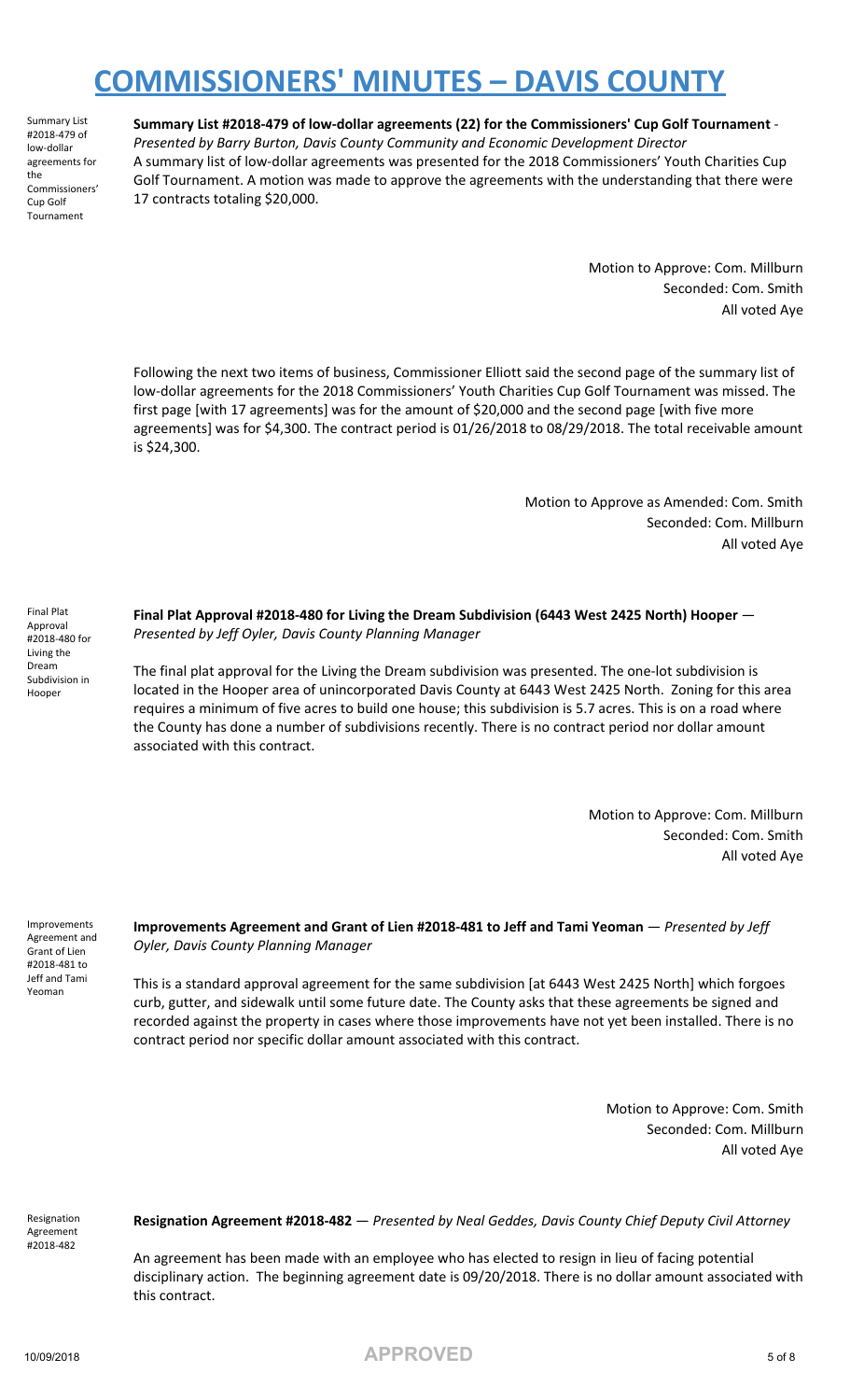Motion to Approve: Com. Smith Seconded: Com. Millburn All voted Aye

|                                        | Commissioner Millburn moved to recess to Board of Equalization. Commissioner Smith seconded the motion. All voted Aye.                                                                                                                                                      |
|----------------------------------------|-----------------------------------------------------------------------------------------------------------------------------------------------------------------------------------------------------------------------------------------------------------------------------|
| <b>BOARD OF</b><br><b>EQUALIZATION</b> |                                                                                                                                                                                                                                                                             |
| Property Tax<br>Register               | Property Tax Register matters were presented by Curtis Koch, Davis County Clerk/Auditor as follows:                                                                                                                                                                         |
|                                        | Under Auditor's Adjustments there were various approved appeals, various appeals for which no change in<br>value is recommended, and various dismissals due to lack of evidence. There were also various late<br>abatements for consideration and 25 different corrections. |
|                                        | Under Treasurer's Adjustments there was a September write-off of various small-dollar amounts totaling<br>\$325.80.                                                                                                                                                         |
|                                        | Under Assessor's Adjustments there were various Assessor-initiated corrections.                                                                                                                                                                                             |
|                                        | Motion to Approve: Com. Smith<br>Seconded: Com. Millburn<br>All voted Aye                                                                                                                                                                                                   |
|                                        | Commissioner Millburn moved to reconvene Commission Meeting. Commissioner Smith seconded the motion. All voted Aye.                                                                                                                                                         |
| <b>CONSENT</b><br><b>ITEMS</b>         |                                                                                                                                                                                                                                                                             |
| <b>Check Registers</b>                 | <b>Check Registers</b>                                                                                                                                                                                                                                                      |
|                                        | Check Registers were approved.                                                                                                                                                                                                                                              |
|                                        |                                                                                                                                                                                                                                                                             |

Motion to Approve: Com. Smith Seconded: Com. Millburn All voted Aye

Indigent Hardship Abatement Register

#### **Indigent Hardship Abatement Register**

The Indigent Abatement Register for the following names was presented for approval:

Gregory Richard Keyworth Jr

Motion to Approve: Com. Smith Seconded: Com. Millburn

10/09/2018 **APPROVED** <sup>6</sup> of <sup>8</sup>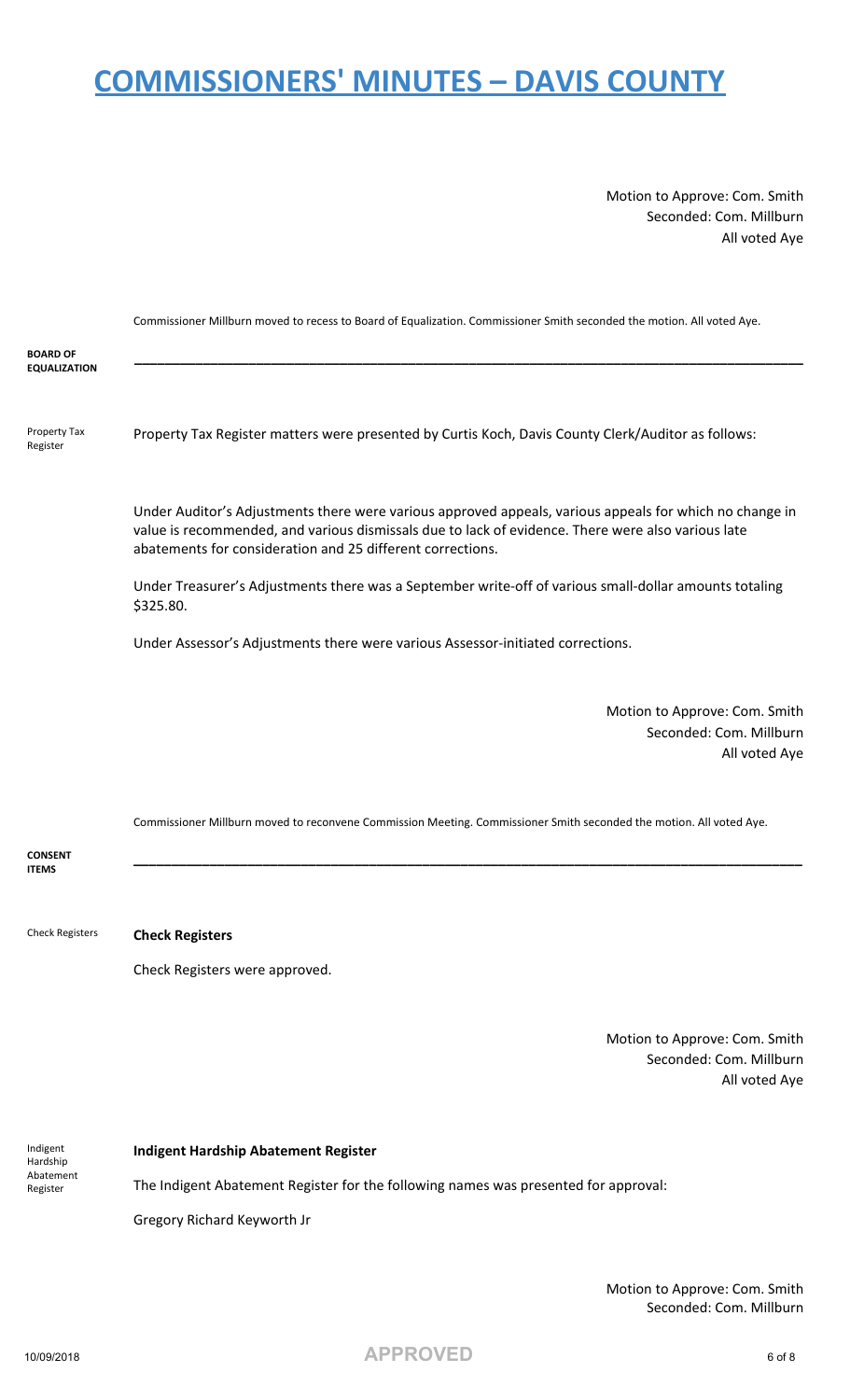All voted Aye

Debra D Marshall

Motion to Approve: Com. Smith Seconded: Com. Millburn All voted Aye

Meeting Minutes **Meeting Minutes**

Meeting Minutes for September 4, 2018 and September 11, 2018 were approved.

Motion to Approve: Com. Smith Seconded: Com. Millburn All voted Aye

**COMMISSION COMMENTS**

**Commissioner Smith** said the Commissioners had a wonderful week working on the budget last week.

"A lot of work goes into that and [I] appreciate very much our Clerk/Auditor's Department, all the work they do, and everyone on that budget committee. It is not an easy assignment," he said.

**\_\_\_\_\_\_\_\_\_\_\_\_\_\_\_\_\_\_\_\_\_\_\_\_\_\_\_\_\_\_\_\_\_\_\_\_\_\_\_\_\_\_\_\_\_\_\_\_\_\_\_\_\_\_\_\_\_\_\_\_\_\_\_\_\_\_\_\_\_\_\_\_\_\_\_\_\_\_\_\_\_\_\_\_\_\_\_\_**

**Commissioner Elliott** also thanked everybody who worked on their budgets.

There were no other comments from the dais at this time.

Members of the public were invited to make comments to the Commission.

**PUBLIC COMMENTS**

**Shauna Brady** spoke in response to the "Vote in Honor of a Veteran" presentation.

"I think that was very special and every time we talk about it it's special to me, but I wanted to pay tribute to my father because he belongs to a group that's overlooked quite often," she said. "As a young child he contracted polio and so when the war came he was not fit – not able to become a soldier and go out and serve his country – which was very hard for him."

Her father worked until he was hired as a mechanic and sent to New York to fix fighter planes during the war. He was one of a group of people who wanted to serve their country, and for whatever reason couldn't serve in the military, so they did what they could.

"I just wanted to pay tribute to my father today because, to me, he was a veteran too," she said.

**Commissioner Smith** expressed appreciation for Shauna's comment and said that his dad spent the war making parts for Jeeps, doing his duty in a machine shop because he couldn't serve.

**Lorene Kamalu** [Seat B Commissioner-elect from Kaysville] spoke about the Kaysville/Fruit Heights annual Veterans Day program. The event is normally held on the Saturday closest to Veterans Day but has been moved to Nov. 3 this year due to a conflict with the host facility, Davis High School. The event starts at 11 a.m. and includes lunch and a program for veterans, who usually bring their spouses or a family member.